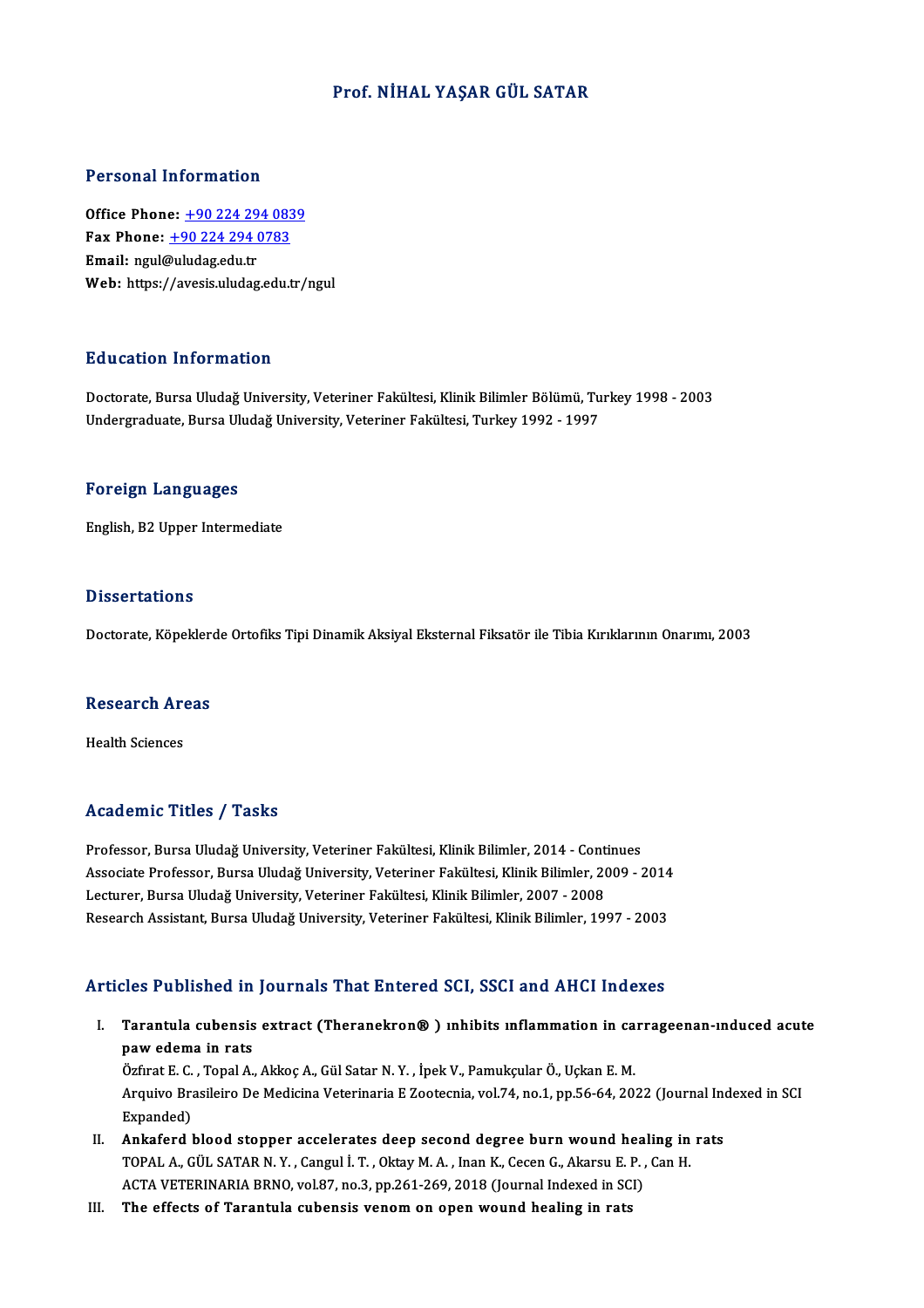Satar N.Y., Cangul İ.T., Topal A., Kurt H., Ipek V., Onel G. I.

JOURNAL OF WOUND CARE, vol.26, no.2, pp.66-71, 2017 (Journal Indexed in SCI)

Satar N. Y. , Cangul İ. T. , Topal A., Kurt H., Ipek V., Onel G. I.<br>JOURNAL OF WOUND CARE, vol.26, no.2, pp.66-71, 2017 (Journal Indexed in SCI)<br>IV. In vivo systemic chlorogenic acid therapy under diabetic conditions: Woun JOURNAL OF WOUND CARE, vol.26, no<br>In vivo systemic chlorogenic acid<br>cytotoxicity/genotoxicity profile<br>Pegdee D. Fter B.C. Cul 7, Zivenel: In vivo systemic chlorogenic acid therapy under diabetic conditions: Wound healing effects and<br>cytotoxicity/genotoxicity profile<br>Bagdas D., Etoz B. C. , Gul Z., Ziyanok Demirtaş S., Inan S., Turacozen O., Gül Satar N. Y. ,

cy<br>Ba<br>al. Bagdas D., Etoz B. C. , Gul Z., Ziyanok Demirtaş S., Inan S., Turacozen O., Gül Satar N. Y.<br>al.<br>FOOD AND CHEMICAL TOXICOLOGY, vol.81, pp.54-61, 2015 (Journal Indexed in SCI)<br>Intervel between injection of sentrast material

FOOD AND CHEMICAL TOXICOLOGY, vol.81, pp.54-61, 2015 (Journal Indexed in SCI)

al.<br>FOOD AND CHEMICAL TOXICOLOGY, vol.81, pp.54-61, 2015 (Journal Indexed in SCI)<br>V. Interval between injection of contrast material and positive contrast cheliography affects accurate<br>diagnosis of diaphragmatic hernia

Sen I. A., Akgul M. B., GÜL SATAR N. Y., TOPAL A.

ACTA VETERINARIA BRNO, vol.84, no.2, pp.173-179, 2015 (Journal Indexed in SCI)

VI. Pharmacologic overviewof systemic chlorogenic acid therapy on experimentalwound healing ACTA VETERINARIA BRNO, vol.84, no.2, pp.173-179, 2015 (Journal Indexed in SCI)<br><mark>Pharmacologic overview of systemic chlorogenic acid therapy on experimental wound healing</mark><br>Bagdas D., GÜL SATAR N. Y. , TOPAL A., TAŞ S., ÖZYİ P<mark>harmacolo</mark><br>Bagdas D., G<br>Inan S., et al.<br>NAUNVN SCI Bagdas D., GÜL SATAR N. Y. , TOPAL A., TAŞ S., ÖZYİĞİT M. Ö. , ÇİNKILIÇ N., Gul Z., Etoz B. C. , ZİYANOK DEMİRTAŞ S.<br>Inan S., et al.<br>NAUNYN-SCHMIEDEBERGS ARCHIVES OF PHARMACOLOGY, vol.387, no.11, pp.1101-1116, 2014 (Journa

Inan S.,<br>NAUNY<br>in SCI)<br>Effect NAUNYN-SCHMIEDEBERGS ARCHIVES OF PHARMACOLOGY, vol.387, no.11, pp.1101-1116, 2014 (Jou<br>in SCI)<br>VII. Effect of the P2Y(12) antagonist ticagrelor on neointimal hyperplasia in a rabbit carotid<br>anostomogis model

in SCI)<br>VII. Effect of the P2Y(12) antagonist ticagrelor on neointimal hyperplasia in a rabbit carotid<br>anastomosis model Effect of the P2Y(12) antagonist ticagrelor on neointimal hyperplasia in a rabbit carotid<br>anastomosis model<br>Surer S., Toktas F., Ay D., Eris C., Yavuz S., Turk T., Vural A. H. , Goncu M. T. , GÜL SATAR N. Y. , YALÇINKAYA Ü

anastomosis model<br>Surer S., Toktas F., Ay D., Eris C., Yavuz S., Turk T., Vural A. H. , Goncu M. T. , GÜL SATAR N. Y. , YALÇINKAYA Ü.<br>INTERACTIVE CARDIOVASCULAR AND THORACIC SURGERY, vol.19, no.2, pp.198-204, 2014 (Journal Sure<br>INTE<br>SCI)<br>Effe INTERACTIVE CARDIOVASCULAR AND THORACIC SURGERY, vol.19, no.2, pp.198-204, 2014 (Journal Indexed in<br>SCI)<br>VIII. Effects of Ankaferd Blood Stopper (ABS) and Topical Tripeptide Copper Complex (TCC) on Wound<br>Healing in Pats: A

## SCI)<br>VIII. Effects of Ankaferd Blood Stopper (ABS) and Topical Tripeptide Copper Complex (TCC) on Wound<br>Healing in Rats: An Experimental Study

GÜL SATARN.Y. ,Cangul İ.T. ,TOPALA.,OktayA., InanK.,AkgulM.B. Healing in Rats: An Experimental Study<br>GÜL SATAR N.Y., Cangul İ.T., TOPAL A., Oktay A., Inan K., Akgul M. B.<br>KAFKAS UNIVERSITESI VETERINER FAKULTESI DERGISI, vol.20, no.4, pp.545-551, 2014 (Journal Indexed in SCI)<br>Evaluati GÜL SATAR N. Y. , Cangul İ. T. , TOPAL A., Oktay A., Inan K., Akgul M. B.<br>KAFKAS UNIVERSITESI VETERINER FAKULTESI DERGISI, vol.20, no.4, pp.545-551, 2014 (Journal Ind<br>IX. Evaluation of the hemostatic and histopathological

## KAFKAS UNIVERSITESI VETERINER I<br>Evaluation of the hemostatic and<br>experimental liver injury in rats<br>CÜL SATAR N Y A*VVOCA* OktavA IX. Evaluation of the hemostatic and histopathological effects of Ankaferd Blood Stopper in<br>experimental liver injury in rats<br>GÜL SATAR N.Y., AKKOÇ A., Oktay A., TOPAL A., Inan K. experimental liver injury in rats<br>GÜL SATAR N.Y., AKKOÇ A., Oktay A., TOPAL A., Inan K.<br>BLOOD COAGULATION & FIBRINOLYSIS, vol.24, no.5, pp.518-524, 2013 (Journal Indexed in SCI)<br>Comparison of the Effects of Bitter Melen (M

## X. Comparison of the Effects of Bitter Melon (Momordica charantia) and Gotu Kola (Centella asiatica)<br>Extracts on Healing of Open Wounds in Rabbits BLOOD COAGULATION & FIBRINOLYSIS, vol.24, no.5, p<br>Comparison of the Effects of Bitter Melon (Mom<br>Extracts on Healing of Open Wounds in Rabbits<br>CUL SATAR N.Y., TORAL A, Yanik K. Oktov A, Betman

GÜL SATAR N.Y., TOPAL A., Yanik K., Oktay A., Batmaz E., Inan K. Extracts on Healing of Open Wounds in Rabbits<br>GÜL SATAR N. Y. , TOPAL A., Yanik K., Oktay A., Batmaz E., Inan K.<br>KAFKAS UNIVERSITESI VETERINER FAKULTESI DERGISI, vol.19, 2013 (Journal Indexed in SCI)<br>Malignant gjant gell t

- GÜL SATAR N.Y., TOPAL A., Yanik K., Oktay A., Batmaz E., Inan K.<br>KAFKAS UNIVERSITESI VETERINER FAKULTESI DERGISI, vol.19, 2013 (Journal Ind<br>XI. Malignant giant-cell tumor of bone with lymph node involvement in a cat XI. Malignant giant-cell tumor of bone with lymph node involvement in a cat<br>AKKOÇ A., SÖNMEZ G., Yanik K., ALASONYALILAR DEMİRER A., GÜL SATAR N.Y. , Ferreras Estrada M.C. TURKISH JOURNAL OF VETERINARY & ANIMAL SCIENCES, vol.35, no.5, pp.369-373, 2011 (Journal Indexed in SCI) AKKOÇ A., SÖNMEZ G., Yanik K., ALASONYALILAR DEMİRER A., GÜL SATAR N. Y. , Ferreras Estrada M. C.<br>TURKISH JOURNAL OF VETERINARY & ANIMAL SCIENCES, vol.35, no.5, pp.369-373, 2011 (Journal Indexed in<br>XII. Effect of Capture M
- elaphus) in Turkey<br>TOPAL A., GÜL SATAR N. Y. , Yanik K. Effect of Capture Method on Her<br>elaphus) in Turkey<br>TOPAL A., GÜL SATAR N.Y. , Yanik K.<br>JOUPNAL OF ANIMAL AND VETERIN

JOURNAL OF ANIMAL AND VETERINARY ADVANCES, vol.9, no.8, pp.1227-1231, 2010 (Journal Indexed in SCI)

## TOPAL A., GÜL SATAR N. Y. , Yanik K.<br>JOURNAL OF ANIMAL AND VETERINARY ADVANCES, vol.9, no.8, pp.1227-1231, 2010 (Journal Indexed in<br>XIII. THE EFFECTS OF HUMAN AMNIOTIC MEMBRANE AND PERIOSTEAL AUTOGRAFT ON TENDON<br>HEALIN JOURNAL OF ANIMAL AND VETERINARY ADVANCES<br>THE EFFECTS OF HUMAN AMNIOTIC MEMBRAN<br>HEALING: EXPERIMENTAL STUDY IN RABBITS<br>Orboluk S. Orkan V. Orturk A. Gul N. Y., Ordomin B. J THE EFFECTS OF HUMAN AMNIOTIC MEMBRANE AND PE<br>HEALING: EXPERIMENTAL STUDY IN RABBITS<br>Ozboluk S., Ozkan Y., Ozturk A., Gul N.Y. , Ozdemir R.M. , Yanik K.<br>JOUPMAL OF HAND SUBCERY FUBOREAN VOLUME no 4 nn 262 HEALING: EXPERIMENTAL STUDY IN RABBITS<br>Ozboluk S., Ozkan Y., Ozturk A., Gul N. Y. , Ozdemir R. M. , Yanik K.<br>JOURNAL OF HAND SURGERY-EUROPEAN VOLUME, no.4, pp.262-268, 2010 (Journal Indexed in SCI)<br>Crowth of Stanbylogogyys

### Ozboluk S., Ozkan Y., Ozturk A., Gul N. Y. , Ozdemir R. M. , Yanik K.<br>JOURNAL OF HAND SURGERY-EUROPEAN VOLUME, no.4, pp.262-268, 2010 (Journal Indexed in SCI)<br>XIV. Growth of Staphylococcus aureus, Candida albicans, Escheri JOURNAL OF HAND SURGERY-EUROPEAN VOLUME, no.4, pp.262-268, 2<br>Growth of Staphylococcus aureus, Candida albicans, Escherichi<br>in Propofol, Thiopental and a 1:1 Propofol-Thiopental Mixture<br>TOPAL A, PU CIN H, ÖZAKING Godilagus TOPALA.,BİLGİNH.,ÖZAKINC.,Gedikoglu S.,GÜL SATARN.Y. in Propofol, Thiopental and a 1:1 Propofol-Thiopental Mixture<br>TOPAL A., BİLGİN H., ÖZAKIN C., Gedikoglu S., GÜL SATAR N. Y.<br>JOURNAL OF ANIMAL AND VETERINARY ADVANCES, vol.9, no.10, pp.1432-1435, 2010 (Journal Indexed in SC

## XV. Intracoronary Shunt Versus Bul dog Clamp in Off-Pump Bypass Surgery. Endothelial Trauma: Shunt JOURNAL OF AN<br>Intracoronary<br>Versus Clamp<br><sup>Vanal A-H-- Vale</sub></sup>

Vural A.H., Yalcinkaya S., Tuerk T., Yuemuen G., Guel N.Y., YALÇINKAYA Ü., Kaya M., Oezyazicioglu A.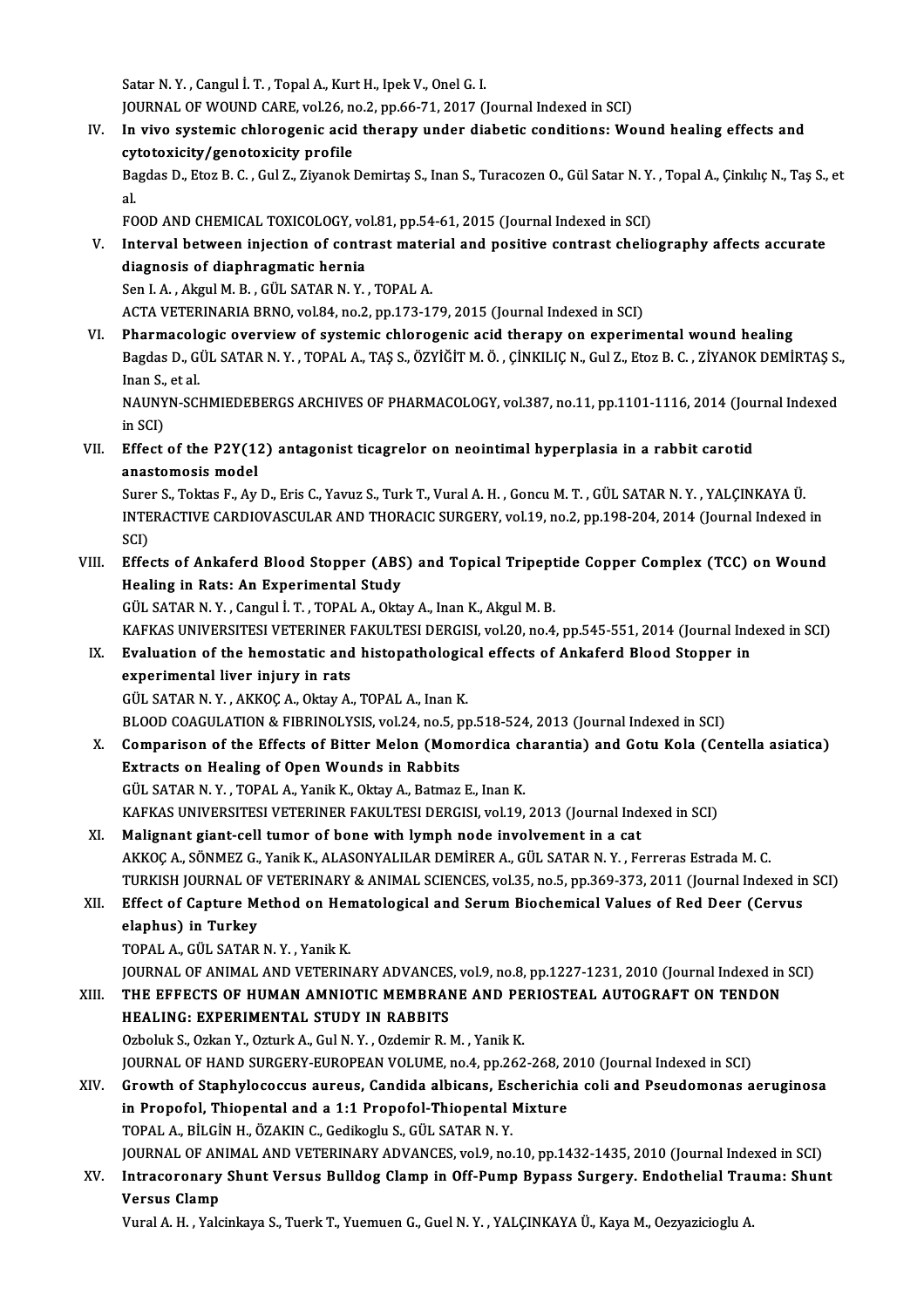JOURNAL OF SURGICAL RESEARCH, vol.150, no.2, pp.261-265, 2008 (Journal Indexed in SCI)<br>The effects of topical triportide conner complex and belium neap laser on wound JOURNAL OF SURGICAL RESEARCH, vol.150, no.2, pp.261-265, 2008 (Journal Indexed in SCI)<br>XVI. The effects of topical tripeptide copper complex and helium-neon laser on wound healing in rabbits JOURNAL OF SURGICAL RESEARCH, vol.150, no<br>The effects of topical tripeptide copper could SATAR N.Y., TOPAL A., Cangul T., Yanik K. The effects of topical tripeptide copper complex and helium-neon laser o<br>GÜL SATAR N.Y., TOPAL A., Cangul T., Yanik K.<br>VETERINARY DERMATOLOGY, vol.19, no.1, pp.7-14, 2008 (Journal Indexed in SCI)<br>Evaluation of the effects GÜL SATAR N. Y. , TOPAL A., Cangul T., Yanik K.<br>VETERINARY DERMATOLOGY, vol.19, no.1, pp.7-14, 2008 (Journal Indexed in SCI)<br>XVII. Evaluation of the effects of topical tripeptide-copper complex and zinc oxide on open-wound VETERINARY DERMATOLOGY, vol.19, no.1, pp.7-14, 2008 (Journal Indexed in SCI) Cangul İ. T., Gul N.Y., Topal A., Yilmaz R. in rabbits<br>Cangul İ. T. , Gul N. Y. , Topal A., Yilmaz R.<br>VETERINARY DERMATOLOGY, vol.17, no.6, pp.417-423, 2006 (Journal Indexed in SCI)<br>Effects of devemethesene, meteclepremide er asepremerine en emesis in se Cangul İ. T. , Gul N. Y. , Topal A., Yilmaz R.<br>VETERINARY DERMATOLOGY, vol.17, no.6, pp.417-423, 2006 (Journal Indexed in SCI)<br>XVIII. Effects of dexamethasone, metoclopramide or acepromazine on emesis in cats sedated with VETERINARY DE<br>Effects of dexa<br>hydrochloride<br>Tanal A. Gul N. V Effects of dexan<br>hydrochloride<br>Topal A., Gul N. Y.<br>ACTA VETERINAR hydrochloride<br>Topal A., Gul N. Y.<br>ACTA VETERINARIA BRNO, vol.75, no.2, pp.299-303, 2006 (Journal Indexed in SCI) XIX. Treatment of bilateral Pannus with. lamellar keratectomy in a dog GulN.Y. ,KayaM.,SaglikY. Treatment of bilateral Pannus with. lamellar keratectomy in a dog<br>Gul N.Y., Kaya M., Saglik Y.<br>INDIAN VETERINARY JOURNAL, vol.83, no.6, pp.659-660, 2006 (Journal Indexed in SCI)<br>Companison of the antenial blood gas, anteni XX. Comparison of the arterial blood gas, arterial oxyhaemoglobin saturation and end-tidal carbon INDIAN VETERINARY JOURNAL, vol.83, no.6, pp.659-660, 2006 (Journal Indexed i<br>Comparison of the arterial blood gas, arterial oxyhaemoglobin saturatio<br>dioxide tension during sevoflurane or isoflurane anaesthesia in rabbits<br>T dioxide tension during sevoflurane or isoflurane anaesthesia in rabbits<br>Topal A., Gul N.Y. IRISH VETERINARY JOURNAL, vol.59, no.5, pp.278-281, 2006 (Journal Indexed in SCI) Topal A., Gul N. Y.<br>IRISH VETERINARY JOURNAL, vol.59, no.5, pp.278-281, 2006 (Journal Indexed in SCI)<br>XXI. Management of tibial fractures with Orthofix axial external skeletal fixator in 15 dogs<br>Cul N. Y. Yanik K. **IRISH VETERINAR<br>Management of<br>Gul N. Y. , Yanik K.**<br>VETERIMARY AND Management of tibial fractures with Orthofix axial external skeletal fixator in 15 dogs<br>Gul N.Y., Yanik K.<br>VETERINARY AND COMPARATIVE ORTHOPAEDICS AND TRAUMATOLOGY, vol.19, no.4, pp.228-235, 2006 (Journal<br>Indexed in SCD. Gul N. Y. , Yanik<br>VETERINARY Al<br>Indexed in SCI)<br>Clinical evalue VETERINARY AND COMPARATIVE ORTHOPAEDICS AND TRAUMATOLOGY, vol.19,<br>Indexed in SCI)<br>XXII. Clinical evaluation of condylar fractures of humerus and femur in dogs<br>Xanik K. Cul N. Y. Altikardes and many faces of humerus and fem Indexed in SCI)<br>Clinical evaluation of condylar fractures of humer<br>Yanik K., Gul N. Y. , Altikardeslerilman A., Tan H., Cecen G.<br>INDIAN VETERINARY JOURNAL, VOL92, no 11, nn 1155-1 Yanik K., Gul N. Y. , Altikardeslerilman A., Tan H., Cecen G.<br>INDIAN VETERINARY JOURNAL, vol.82, no.11, pp.1155-1158, 2005 (Journal Indexed in SCI) Yanik K., Gul N. Y. , Altikardeslerilman A., Tan H., Cecen G.<br>INDIAN VETERINARY JOURNAL, vol.82, no.11, pp.1155-1158, 2<br>XXIII. Management of a monteggia fracture-luxation in a dog<br>Vanik K. Gul N. V. Jlman A. INDIAN VETERINARY JOUR<br>Management of a monte<br>Yanik K., Gul N.Y. , Ilman A.<br>INDIAN VETERINARY JOUR Management of a monteggia fracture-luxation in a dog<br>Yanik K., Gul N. Y. , Ilman A.<br>INDIAN VETERINARY JOURNAL, vol.82, no.10, pp.1094-1095, 2005 (Journal Indexed in SCI)<br>Ondepectron and grapisatron in the prophylavis of na Yanik K., Gul N. Y. , Ilman A.<br>INDIAN VETERINARY JOURNAL, vol.82, no.10, pp.1094-1095, 2005 (Journal Indexed in SCI)<br>XXIV. Ondansetron and granisetron in the prophylaxis of nausea and emesis induced by cisplatin in dog **INDIAN VETERINARY JOUR<br>Ondansetron and grani:<br>Topal A., Kaya M., Gul N. Y.<br>ACTA VETERINARIA BRNO** ACTA VETERINARIA BRNO, vol.74, no.1, pp.111-116, 2005 (Journal Indexed in SCI) Topal A., Kaya M., Gul N. Y.<br>ACTA VETERINARIA BRNO, vol.74, no.1, pp.111-116, 2005 (Journal Indexed in SCI)<br>XXV. Comparison of end-tidal CO2 and arterial oxygen saturation during halothane, isoflurane or<br>Asya flurane anasa ACTA VETERINARIA BRNO, vol.74, no<br>Comparison of end-tidal CO2 and<br>sevoflurane anaesthesia in dogs<br>Tanal A. Gul N. Y., Gargul O. Comparison of end-tidal<br>sevoflurane anaesthesia<br>Topal A., Gul N.Y. , Gorgul O.<br>INDIAN VETEDIMARY IOURN sevoflurane anaesthesia in dogs<br>Topal A., Gul N. Y. , Gorgul O.<br>INDIAN VETERINARY JOURNAL, vol.81, no.12, pp.1345-1347, 2004 (Journal Indexed in SCI) XXVI. Hepatic effects of halothane, isoflurane or sevoflurane anaesthesia in dogs TopalA.,GulN.Y. , IlcolY.,GorgulO. Hepatic effects of halothane, isoflurane or sevoflurane anaesthesia in dogs<br>Topal A., Gul N. Y. , Ilcol Y., Gorgul O.<br>JOURNAL OF VETERINARY MEDICINE SERIES A-PHYSIOLOGY PATHOLOGY CLINICAL MEDICINE, vol.50, no.10,<br>nn 520 52 Topal A., Gul N. Y. , Ilcol Y., Gorgul O.<br>JOURNAL OF VETERINARY MEDICINE SERI!<br>pp.530-533, 2003 (Journal Indexed in SCI) pp.530-533, 2003 (Journal Indexed in SCI)<br>Articles Published in Other Journals

rticles Published in Other Journals<br>I. Bronchial Foreign Body (Olive Pit) in a Puppy (Yavru Bir Köpekte Bronşial Yabancı Cisim [Zeytin<br>Cekindeğil) Secondustion<br>Bronchial F<br>Çekirdeği])<br>SALCLH ÖZE Bronchial Foreign Body (Olive Pit) in a Puppy (Yavru 1<br>Çekirdeği])<br>SALCI H., ÖZKAN H., ÖZFIRAT E. C. , ACAR H., GÜL SATAR N. Y.<br>Kefkes Universitesi Veteriner Fekultesi Dergisi vel 33-ne 1-nr

SALCI H., ÖZKAN H., ÖZFIRAT E. C., ACAR H., GÜL SATAR N.Y.

Çekirdeği])<br>SALCI H., ÖZKAN H., ÖZFIRAT E. C. , ACAR H., GÜL SATAR N. Y.<br>Kafkas Universitesi Veteriner Fakultesi Dergisi, vol.22, no.1, pp.173-174, 2016 (Refereed Journals of Other<br>Institutions) Kafkas Universitesi Veteriner Fakultesi Dergisi, vol.22, no.1, pp.173-174, 2016 (Refereed Journals of Other<br>Institutions)<br>II. Sığırlarda digital ve interdigital dermatitis lerde klinik tanı sağaltım ve histopatolojik bulgu

Institutions)<br>Sığırlarda digital ve interdigital dermatitis lerde klinik tanı sağaltım ve hist<br>GÖRGÜL O. S. , KAHRAMAN M. M. , ÇEÇEN G., AKKOÇ A., GÜL SATAR N. Y. , SEVİMLİ A.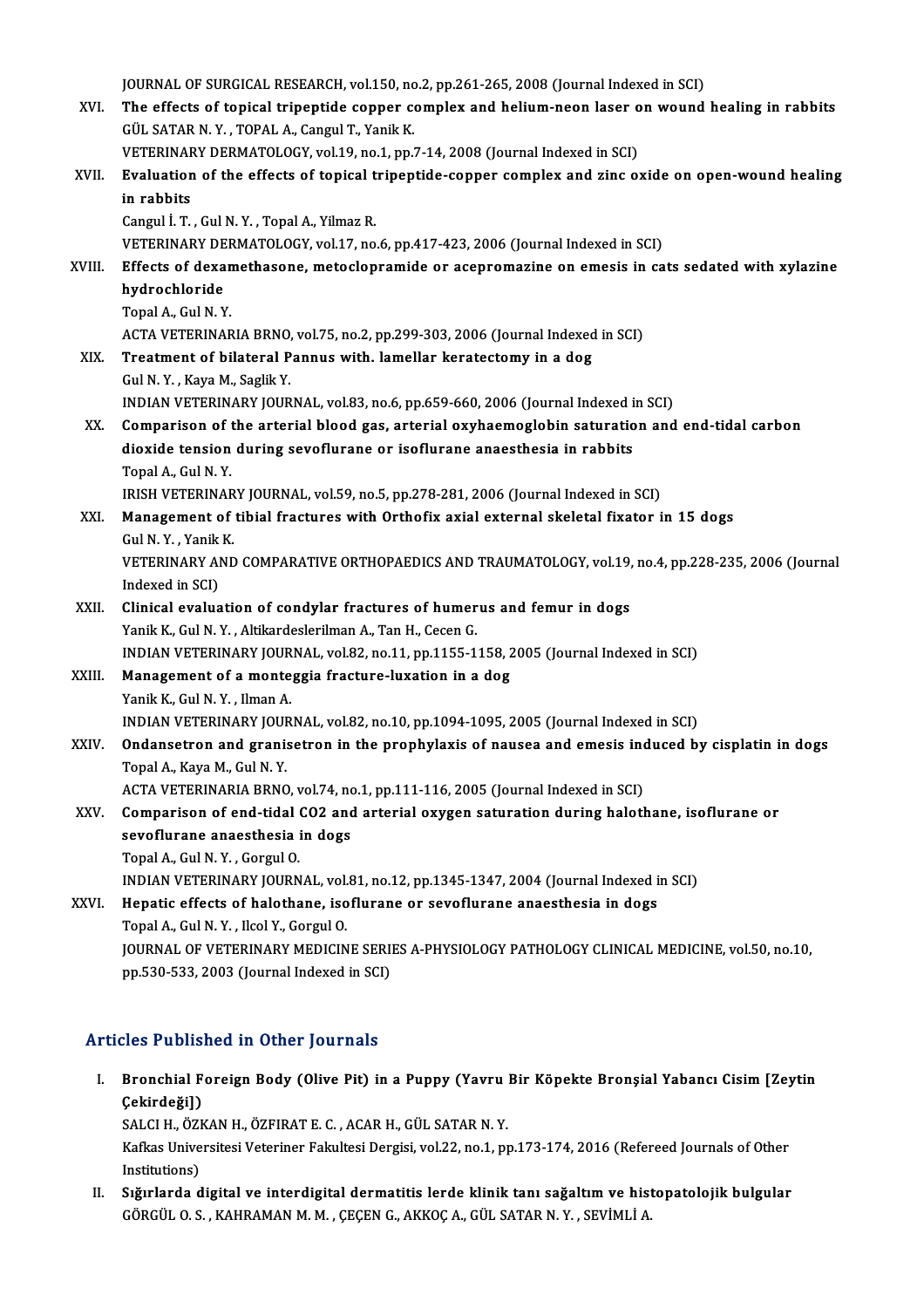Uludag Univ J FacVet Med, 2002 (Other Refereed National Journals)

# oludag Univ J Pacvet Med, 2002 (Uther Refereed National Journals)<br>Refereed Congress / Symposium Publications in Proceedings

- efereed Congress / Symposium Publications in Proceedings<br>I. The effects of Tarantula cubensis venom on open wound healing in rats.<br>CULLATARN V. CANCULLT TORALA KUPTH JPEK V. ÖNELG ÖZEIRATE C Tour Gongross / Symposium rusholelong in rroccoungs<br>The effects of Tarantula cubensis venom on open wound healing in rats.<br>GÜL SATAR N.Y., CANGÜL İ.T., TOPAL A., KURT H., İPEK V., ÖNEL G., ÖZFIRAT E. C. The effects of Tarantula cubensis venom on open wound healing in rats.<br>GÜL SATAR N.Y., CANGÜL İ.T., TOPAL A., KURT H., İPEK V., ÖNEL G., ÖZFIRAT E. C.<br>25thFECAVAEuro Congress, St. Petersburg, Russia, 4 - 07 September 2019, 25thFECAVAEuro Congress, St. Petersburg, Russia, 4 - 07 September 2019, pp.648
- II. B-cell lymphoma and meibomian gland adenoma in the third eyelid of an Australian shepherd dog<br>IPEK V., GÜL SATAR N.Y., CANGÜL İ.T., SEN İ.A., BOZKURT M.F. 1. InternationalTurkishVeterinary InternalMedicineCongress,Antalya,Turkey,10 -13October 2017,pp.312-313
- III. A Case Of Malignant Fibrous Histiocytic Sarcoma In A Budgerigar, İNAN S., CANGÜL İ. T., GÜL SATAR N. Y., CESME H., CETİN M. A Case Of Malignant Fibrous Histiocytic Sarcoma In A Budgerigar,<br>İNAN S., CANGÜL İ. T. , GÜL SATAR N. Y. , ÇEŞME H., ÇETİN M.<br>2nd International Congress On Applied Biological Sciences, 27 - 31 May 2016<br>PİR HAMSTERDA DIŞ KU INAN S., CANGÜL İ. T. , GÜL SATAR N. Y. , ÇEŞME H., ÇETİN M.<br>2nd International Congress On Applied Biological Sciences, 27 - 31 May 2016<br>IV. BİR HAMSTERDA DIŞ KULAK YOLUNDA GÖZLENEN KUTANÖZ HORN<br>ÖZEIDAT E, İDEK V. SEN İ.A.
- IV. BİR HAMSTERDA DIŞ KULAK YOLUNDA GÖZLENEN KUTANÖZ HORN<br>ÖZFIRAT E., İPEK V., ŞEN İ. A. , GÜL SATAR N. Y. , SÖNMEZ G., CANATAN U. BİR HAMSTERDA DIŞ KULAK YOLUNDA GÖZLENEN KUTANÖZ HO<br>ÖZFIRAT E., İPEK V., ŞEN İ. A. , GÜL SATAR N. Y. , SÖNMEZ G., CANATAN U<br>15. ULUSAL VETERİNER CERRAHİ KONGRESİ, Turkey, 11 - 14 May 2016<br>Bir Nil Timsahında Midada Yahansı ÖZFIRAT E., İPEK V., ŞEN İ. A. , GÜL SATAR N. Y. , SÖNME<br>15. ULUSAL VETERİNER CERRAHİ KONGRESİ, Turkey, 1<br>V. Bir Nil Timsahında Midede Yabancı Cisim Olgusu<br>CESME H. AKPALA M. SEN İ. A. CİHAN H. TURAL M. T
- 15. ULUSAL VETERİNER CERRAHİ KONGRESİ, Turkey, 11 14 May 2016<br>Bir Nil Timsahında Midede Yabancı Cisim Olgusu<br>ÇEŞME H., AKBALA M., ŞEN İ. A. , CİHAN H., TURAL M., TOPAL A., GÜL SATAR N. Y.<br>1. Uluslararası Carrabi Kansresi V. Bir Nil Timsahında Midede Yabancı Cisim Olgusu<br>ÇEŞME H., AKBALA M., ŞEN İ. A. , CİHAN H., TURAL M., TOPAL A., GÜL SATAR N. Y.<br>1. Uluslararası Cerrahi Kongresi, 11 - 14 May 2016
- VI. BİR NİL TİMSAHINDA MİDEDE YABANCI CİSİM OLGUSU ÇEŞMEH.,AKBALAM.,ŞENS.A. ,CİHANH.,TURALM.,TOPALA.,GÜL SATARN.Y. BİR NİL TİMSAHINDA MİDEDE YABANCI CİSİM OLGUSU<br>ÇEŞME H., AKBALA M., ŞEN S. A. , CİHAN H., TURAL M., TOPAL A., GÜL SAT<br>15. ULUSAL VETERİNER CERRAHİ KONGRESİ, Turkey, 11 - 14 May 2016<br>Bir hamatarda dış kulak yalında gözlenen CESME H., AKBALA M., SEN S. A., CIHAN H., TURAL M., TOPAL A.,<br>15. ULUSAL VETERINER CERRAHI KONGRESI, Turkey, 11 - 14 M.<br>VII. Bir hamsterde dış kulak yolunda gözlenen kutanöz horn<br>ÖZEIBAT E.G., İBEK V., SEN İ.A., CÜL SATAB
- 15. ULUSAL VETERİNER CERRAHİ KONGRESİ, Turkey, 11 14 May 2016<br>Bir hamsterde dış kulak yolunda gözlenen kutanöz horn<br>ÖZFIRAT E. C. , İPEK V., ŞEN İ. A. , GÜL SATAR N. Y. , SÖNMEZ G., CANATAN U.<br>1. Uluslararesi Veteriner C Bir hamsterde dış kulak yolunda gözlenen kutanöz horn<br>ÖZFIRAT E. C. , İPEK V., ŞEN İ. A. , GÜL SATAR N. Y. , SÖNMEZ G., CANATAN U.<br>1. Uluslararası Veteriner Cerrahi Kongresi, Erzurum, Turkey, 11 - 14 May 2016 ÖZFIRAT E. C. , İPEK V., ŞEN İ. A. , GÜL SATAR N. Y. , SÖNMEZ G., CANATAN U.<br>1. Uluslararası Veteriner Cerrahi Kongresi, Erzurum, Turkey, 11 - 14 May 2016<br>VIII. Interval between injection of contrast material and positive

## 1. Uluslararası Veteriner Cerrahi Kongr<br>Interval between injection of contr<br>diagnosis of diaphragmatic hernia<br>ALTUČ SEN İ. AKÇÜL B. CÜL SATAR N Interval between injection of contrast material<br>diagnosis of diaphragmatic hernia<br>ALTUĞ ŞEN İ., AKGÜL B., GÜL SATAR N. Y. , TOPAL A.<br>22th World Veterinery Congress, İstanbul Turkey, 1 diagnosis of diaphragmatic hernia<br>ALTUĞ ŞEN İ., AKGÜL B., GÜL SATAR N. Y. , TOPAL A.<br>32th World Veterinary Congress, İstanbul, Turkey, 13 - 17 September 2015, pp.44 ALTUĞ ŞEN İ., AKGÜL B., GÜL SATAR N. Y. , TOPAL A.<br>32th World Veterinary Congress, İstanbul, Turkey, 13 - 17 September 2015, pp.44<br>IX. Abdomen-toraks geçişi hizasındaki yabancı cismin endoskopik muayenesi ve operatif giriş

- CANATANU.,ÇETİNM.,SALCIH.,TOPALA.,GÜL SATARN.Y. Abdomen-toraks geçişi hizasındaki yabancı cismin endoskopik muayenesi ve op<br>CANATAN U., ÇETİN M., SALCI H., TOPAL A., GÜL SATAR N. Y.<br>14. Ulusal Veteriner Cerrahi Kongresi, Antalya, Turkey, 23 - 26 October 2014, pp.199-200 14. Ulusal Veteriner Cerrahi Kongresi, Antalya, Turkey, 23 - 26 October 2014, pp.199-200
- X. Enhanced antioxidant defense by Chlorogenic acid accelerates cutaneous wound healing in diabetic Enhanced antioxidant defense by Chlorogenic acid accelerates cutaneous wound healing in diabetic<br>rats.<br>BAĞDAŞ D., ÇAM B., gül yiğitalp z., ZİYANOK S., İNAN S., GÜL SATAR N. Y. , TOPAL A., ÇİNKILIÇ N., TAŞ S., ÖZYİĞİT M.<br>Ö.

r<mark>ats.</mark><br>BAĞDAŞ<br>Ö., et al. BAĞDAŞ D., ÇAM B., gül yiğitalp z., ZİYANOK S., İNAN S., GÜL SATAR N. Y. , TOPAL A., ÇİNKILIÇ N., TAŞ S., ÖZYİĞİT M.<br>Ö. , et al.<br>5th International Congress on Cell Membranes and Oxidative Stress: Focus on Calcium Signaling

Ö. , et al.<br>5th International Congress on Cell Membranes and Oxidative Stress: Focus on Calcium Signaling and TRP Channels,<br>Isparta, Turkey, 9 - 12 September 2014, pp.352 5th International Congress on Cell Membranes and Oxidative Stress: Focus on Calcium Signaling and TRP Changles Isparta, Turkey, 9 - 12 September 2014, pp.352<br>XI. Bir Kedide Hatalı ve Tam Olmayan Ovaryohisterektomi Sonucu G

- Isparta, Turkey, 9 12 September 2014, pp.352<br>Bir Kedide Hatalı ve Tam Olmayan Ovaryohisterektomi S<br>GÜL SATAR N. Y. , NAK D., ÖZYİĞİT M. Ö. , KURT H., OKTAY M. A.<br>V. Veteriner Doğum ve Jinekeleji Kensresi (Uluslararası Ka Bir Kedide Hatalı ve Tam Olmayan Ovaryohisterektomi Sonucu Gelişen İyatrojenik Hidronefroz.<br>GÜL SATAR N. Y. , NAK D., ÖZYİĞİT M. Ö. , KURT H., OKTAY M. A.<br>V. Veteriner Doğum ve Jinekoloji Kongresi (Uluslararası Katılımlı), 6ÜL SATAR N.Y., I<br>V. Veteriner Doğur<br>2013, pp.176-177<br>Titanının İmplan V. Veteriner Doğum ve Jinekoloji Kongresi (Uluslararası Katılımlı), Antalya, Turkey, 31 October - 03 November<br>2013, pp.176-177<br>XII. Titanyum İmplantlarda Teikoplanin Kaplamanın Osteointegrasyona Olan Etkisi: Deneysel T
- 2013, pp.176-177<br>Titanyum İmplantlarda Teikoplanin Kaplamanın Osteo:<br>Modelinde Biyomekanik ve Histomorfometrik Çalışma<br>CATALBAS A. ÖZKAN V. ÖZTÜRK A. SERKAN A. YANIK K. KÜ Titanyum İmplantlarda Teikoplanin Kaplamanın Osteointegrasyona Olan Etkis<br>Modelinde Biyomekanik ve Histomorfometrik Çalışma<br>ÇATALBAŞ A., ÖZKAN Y., ÖZTÜRK A., SERKAN A., YANIK K., KÜRKÇÜ M., GÜL SATAR N. Y.<br>YYUL Ulyasl Türk Modelinde Biyomekanik ve Histomorfometrik Çalışma<br>ÇATALBAŞ A., ÖZKAN Y., ÖZTÜRK A., SERKAN A., YANIK K., KÜRKÇÜ M., GÜL SATAR N. Y.<br>XXIII. Ulusal Türk Ortopedi ve Travmatoloji Kongresi, Antalya, Turkey, 29 October - 03 Nov CATALBAŞ A., ÖZKAN Y., ÖZTÜRK A., SERKAN A., YANIK K., KÜRKÇÜ M., GÜL SATAR N. Y.<br>XXIII. Ulusal Türk Ortopedi ve Travmatoloji Kongresi, Antalya, Turkey, 29 October - 03 November<br>XIII. Kedi ve Köpeklerde Luksasyon Probl

XXIII. Ulusal Tür<mark>k</mark><br>Kedi ve Köpekl<br>GÜL SATAR N. Y.<br><sup>II. Veterinen Orte</sup>

II. Veteriner Ortopedi ve Travmatoloji Kongresi, Kuşadası-AYDIN, Turkey, 24 - 26 October 2013, pp.152-156 XIV. Effect of Capture Method on Hematological and Serum Biochemical Values of Red Deer (Cervus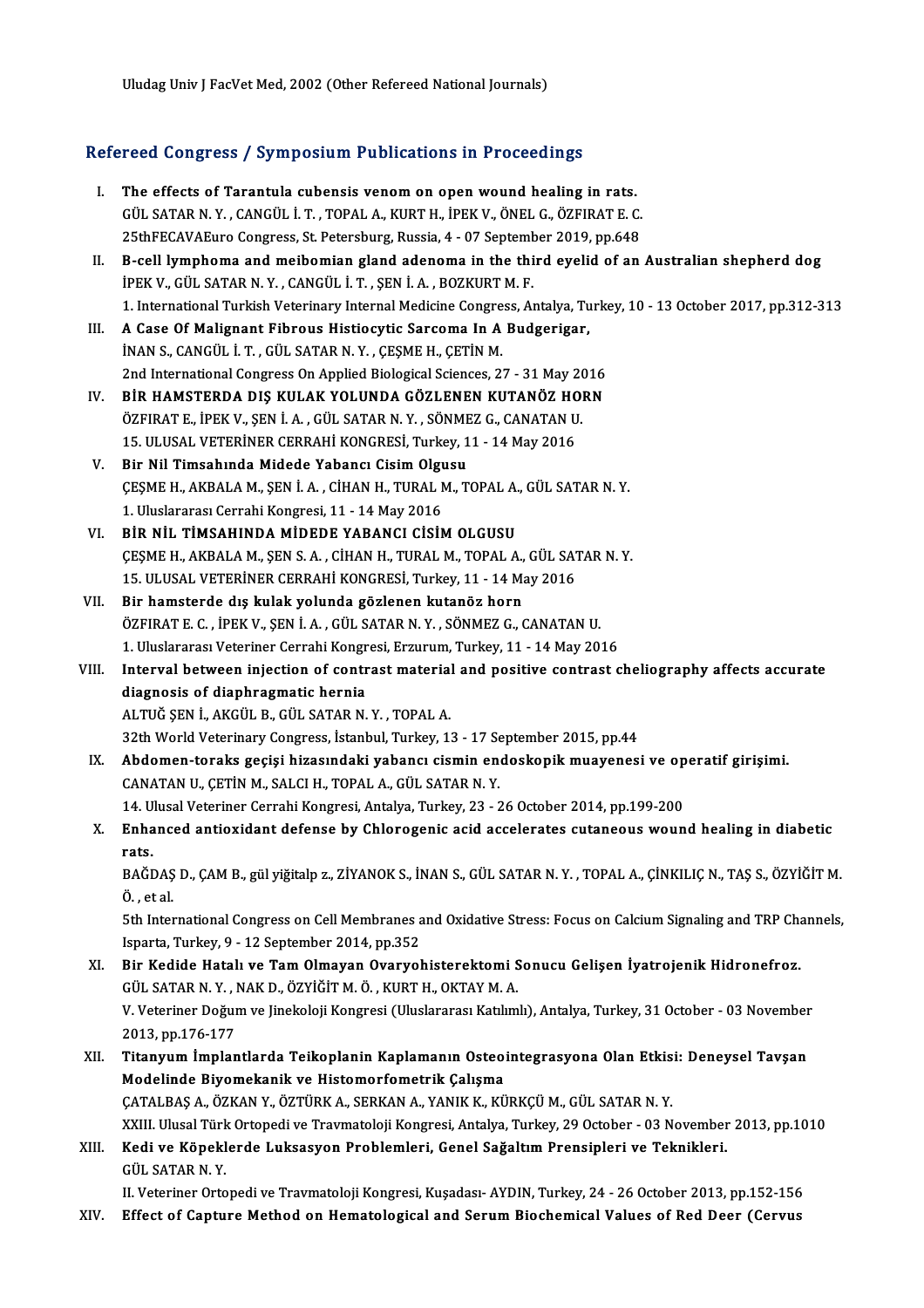Elaphus) in Turkey TOPALA.,GÜL SATARN.Y. ,YANIKK. 31stWorldVeterinaryCongress,PRAG,CzechRepublic,17 -20 September 2013,pp.86 TOPAL A., GÜL SATAR N. Y. , YANIK K.<br>31st World Veterinary Congress, PRAG, Czech Republic, 17 - 20 September 2013, pp.86<br>XV. Evaluation of the Hemostatic and Histopathological Effects of Ankaferd Blood Stopper In<br>Evasc 31st World Veterinary Congress, PRAC<br>Evaluation of the Hemostatic and I<br>Experimental Liver Injury in Rats.<br>CÜL SATAR N V. AKKOC A OKTAV M Experimental Liver Injury in Rats.<br>GÜL SATAR N.Y., AKKOÇ A., OKTAY M. A., TOPAL A., İNAN K. Experimental Liver Injury in Rats.<br>GÜL SATAR N.Y., AKKOÇ A., OKTAY M.A., TOPAL A., İNAN K.<br>31st World Veterinary Congress, PRAG, 17 - 20 September 2013, pp.49<br>Klarajanik Asitin Sısanlarda Vara İvilesmesi Üzerine Etkisi GÜL SATAR N. Y., AKKOÇ A., OKTAY M. A., TOPAL A., İNAN K.<br>31st World Veterinary Congress, PRAG, 17 - 20 September 2013, p<br>XVI. Klorojenik Asitin Sıçanlarda Yara İyileşmesi Üzerine Etkisi.<br>PAČDAS D. CÜL SATAR N. Y. TORAL A. 31st World Veterinary Congress, PRAG, 17 - 20 September 2013, pp.49<br>Klorojenik Asitin Sıçanlarda Yara İyileşmesi Üzerine Etkisi.<br>BAĞDAŞ D., GÜL SATAR N. Y. , TOPAL A., TAŞ S., ÖZYİĞİT M. Ö. , ÇİNKILIÇ N., YİĞİTALP Z. G. , Klorojenik Asitin S<br>BAĞDAŞ D., GÜL SAT.<br>TURAÇÖZEN Ö., et al.<br>IV. Ulucal Farmakalai BAĞDAŞ D., GÜL SATAR N. Y. , TOPAL A., TAŞ S., ÖZYİĞİT M. Ö. , ÇİNKILIÇ N., YİĞİTALP Z. G. , ÇAM<br>TURAÇÖZEN Ö., et al.<br>IV. Ulusal Farmakoloji ve Toksikoloji Kongresi, Elazığ, Turkey, 11 - 14 September 2013, pp.38-39<br>Kangal TURAÇÖZEN Ö., et al.<br>IV. Ulusal Farmakoloji ve Toksikoloji Kongresi, Elazığ, Turkey, 11 - 14 September 2013, pp.38<br>XVII. Kangal ırkı köpekte anal bez adenokarsinomu ile birlikte kalpte hemangiosarkom.<br>ÖZVİČİT M Ö. İNAN IV. Ulusal Farmakoloji ve Toksikoloji Kongresi, Elazığ, T<br>**Kangal ırkı köpekte anal bez adenokarsinomu ile**<br>ÖZYİĞİT M. Ö. , İNAN S., GÜL SATAR N. Y. , AKGÜL M. B.<br>VI. Ulusal Vetarinar Pataloji Kangresi (Uluslararesı Kat Kangal ırkı köpekte anal bez adenokarsinomu ile birlikte kalpte hemangiosarkom.<br>ÖZYİĞİT M. Ö. , İNAN S., GÜL SATAR N. Y. , AKGÜL M. B.<br>VI. Ulusal Veteriner Patoloji Kongresi (Uluslararası Katılımlı), Kuşadası-AYDIN, Turkey ÖZYİĞ<br>VI. Ulu<br>pp.55<br>Galda VI. Ulusal Veteriner Patoloji Kongresi (Uluslararası Katılımlı), Kuşadası-AYDIN, Turkey, 19 - 23 Septem<br>pp.55<br>XVIII. Golden Retriever Irkı Bir Köpekte Rupture Olmuş Epidermoid Kist Olgusunun Sitolojik ve<br>immunebistekimyese pp.55<br>Golden Retriever Irkı Bir Köp<br>İmmunohistokimyasal Analizi.<br>ALASONYALILAR DEMİRER A. KA Golden Retriever Irkı Bir Köpekte Rupture Olmuş Epidermoid Kist Olgusur<br>İmmunohistokimyasal Analizi.<br>ALASONYALILAR DEMİRER A., KAHRAMAN M. M. , GÜL SATAR N. Y. , İPEK V., inan k.<br>VI Ulusel Veteriner Peteleji Kongresi (Ulus İmmunohistokimyasal Analizi.<br>ALASONYALILAR DEMİRER A., KAHRAMAN M. M. , GÜL SATAR N. Y. , İPEK V., inan k.<br>VI. Ulusal Veteriner Patoloji Kongresi (Uluslararası Katılımlı), Kuşadası-AYDIN, Turkey, 19 - 23 September 2012,<br>nn ALASC<br>VI. Ulu<br>pp.72<br>Texes VI. Ulusal Veteriner Patoloji Kongresi (Uluslararası Katılımlı), Kuşadası-AYDIN, Turkey, 19 - 23 September 2<br>pp.72<br>XIX. Tavşanlarda Açık Yaralarda Momordica charantia L. Ekstratı ve Centella asiatica L. Ekstratının pp.72<br>Tavşanlarda Açık Yaralarda<br>Etkilerinin Karşılaştırılması.<br>CÜL SATAR N V. TORALA XAN Tavşanlarda Açık Yaralarda Momordica charantia L. Ekstratı ve<br>Etkilerinin Karşılaştırılması.<br>GÜL SATAR N.Y., TOPAL A., YANIK K., OKTAY M.A., ÖZOCAK E., İNAN K.<br>12 Hlucal Veteriner Cerrebi Kongresi Sarılamış, KARS, Turkey, Etkilerinin Karşılaştırılması.<br>GÜL SATAR N.Y., TOPAL A., YANIK K., OKTAY M. A. , ÖZOCAK E., İNAN K.<br>13. Ulusal Veteriner Cerrahi Kongresi, Sarıkamış -KARS., Turkey, 27 June - 01 July 2012, pp.263-264<br>Köneklerde Kalsa Prota GÜL SATAR N. Y. , TOPAL A., YANIK K., OKTAY<br>13. Ulusal Veteriner Cerrahi Kongresi, Sarıka<br>XX. Köpeklerde Kalça Protezi Uygulamaları.<br>CÜL SATAR N. Y 13. Ulusal Veterii<br>Köpeklerde Ka<br>GÜL SATAR N. Y.<br>Ukteriner Orten Köpeklerde Kalça Protezi Uygulamaları.<br>GÜL SATAR N. Y.<br>LVeteriner Ortopedi ve Travmatoloji Kongresi, Ankara, Turkey, 24 - 25 November 2011, pp.209-222<br>Comparison of the Effects of Momordias Charantia L. Extract and Contell GÜL SATAR N. Y.<br>I.Veteriner Ortopedi ve Travmatoloji Kongresi, Ankara, Turkey, 24 - 25 November 2011, pp.209-222<br>XXI. Comparison of the Effects of Momordica Charantia L. Extract and Centella Asiatica L. Extract on<br>Wound **IVeteriner Ortope<br>Comparison of t<br>Wound Healing** GÜL SATAR N.Y., TOPAL A., YANIK K., OKTAY M.A., Batmaz E., İnan K. 17th FECAVA Eurocongress-6th TSAVA Congress, 7 - 10 September 2011, pp.64 GÜL SATAR N. Y. , TOPAL A., YANIK K., OKTAY M. A. , Batmaz E., İnan K.<br>17th FECAVA Eurocongress- 6th TSAVA Congress, 7 - 10 September 2011, pp.64<br>XXII. Lokal tripeptid bakır kompleksi çinko oksit ve helyum neon lazer t 17th FECAVA Eurocongress-<br>Lokal tripeptid bakır kom<br>iyileşmesi üzerine etkileri<br>CANCÜL İ.T. CÜL SATAR N.Y Lokal tripeptid bakır kompleksi çinko oksit ve helyum n<br>iyileşmesi üzerine etkileri<br>CANGÜL İ. T. , GÜL SATAR N. Y. , TOPAL A., YILMAZ R., YANIK K.<br>4. Ulucel Veteriner Peteleji Kongresi Uluslararesı Katılımlı 20 F iyileşmesi üzerine etkileri<br>CANGÜL İ. T. , GÜL SATAR N. Y. , TOPAL A., YILMAZ R., YANIK K.<br>4. Ulusal Veteriner Patoloji Kongresi, Uluslararası Katılımlı. 29 Ekim-2 Kasım 2008, Kemer, Turkey, 29 October - 02 CANGÜL İ. T. , GÜ<br>4. Ulusal Veterine<br>November 2008<br>Tavçanlarda ta 4. Ulusal Veteriner Patoloji Kongresi, Uluslararası Katılımlı. 29 Ekim-2 Kasım 2008, Kemer, Turkey, 29 October<br>November 2008<br>XXIII. Tavşanlarda topikal tripeptid bakır kompleksi ve helium neon lazerin yara iyileşmesi ü November 2008<br>XXIII. Tavşanlarda topikal tripeptid bakır kompleksi ve helium neon lazerin yara iyileşmesi üzerindeki<br>etkileri GÜL SATARN.Y. ,TOPALA.,CANGÜL İ.T. ,YANIKK. 11.UlusalVeteriner CerrahiKongresi.26-29Haziran2008,Aydın,Turkey,26 -29 June 2008 GÜL SATAR N. Y. , TOPAL A., CANGÜL İ. T. , YANIK K.<br>11. Ulusal Veteriner Cerrahi Kongresi. 26-29 Haziran 2008, Aydın, Turkey, 26 - 29 June 2008<br>XXIV. Tavşanlarda açık yaralarda topikal tripeptid bakır kompleksi ve çink 11. Ulusal Veteriner Cerrahi Ko<br>Tavşanlarda açık yaralarda<br>etkilerinin karşılaştırılması<br>CANCÜL İ.T. CÜL SATAR N.Y. Tavşanlarda açık yaralarda topikal tripeptid ba<br>etkilerinin karşılaştırılması<br>CANGÜL İ. T. , GÜL SATAR N. Y. , TOPAL A., YILMAZ R.<br>Y. Ulucel Veteriner Cerrebi Kongresi, 9,10 Kesun 200 etkilerinin karşılaştırılması<br>CANGÜL İ. T. , GÜL SATAR N. Y. , TOPAL A., YILMAZ R.<br>X. Ulusal Veteriner Cerrahi Kongresi. 9-10 Kasım 2006, İstanbul, Turkey, 9 - 10 November 2006<br>Pir kodide komiğin dev büçpeli tümörü. CANGÜL İ. T. , GÜL SATAR N. Y. , TOPAL A., YILMAZ R.<br>X. Ulusal Veteriner Cerrahi Kongresi. 9-10 Kasım 2006, İstanbul, Turkey, 9 - 10 N.<br>XXV. Bir kedide kemiğin dev hücreli tümörü<br>AKKOÇ A., SÖNMEZ G., YANIK K., ALASONYALILA X. Ulusal Veteriner Cerrahi Kongresi. 9-10 Kasım 2006, İstanbul, Turkey, 9 - 10 N<br>Bir kedide kemiğin dev hücreli tümörü<br>AKKOÇ A., SÖNMEZ G., YANIK K., ALASONYALILAR DEMİRER A., GÜL SATAR N. Y.<br>III Illusal Veteriner Patalaj Bir kedide kemiğin dev hücreli tümörü<br>AKKOÇ A., SÖNMEZ G., YANIK K., ALASONYALILAR DEMİRER A., GÜL S.<br>III. Ulusal Veteriner Patoloji Kongresi, Turkey, 6 - 09 September 2006<br>Üs Aslan Yournaunda Basitirm Nadanlari ve Gözüm Ö XXVI. Üç Aslan Yavrusunda Raşitizm Nedenleri ve Çözüm Önerileri<br>AYTUĞ N., YANIK K., CİHAN H., GÜL SATAR N. Y. III. Ulusal Veteriner Patoloji Kongresi, Turkey, 6<br>Üç Aslan Yavrusunda Raşitizm Nedenleri v<br>AYTUĞ N., YANIK K., CİHAN H., GÜL SATAR N. Y.<br>E. Ulusal Vatarinar İs Hastalıları Kongresi, Van 5. Ulusal Veteriner İç Hastalıkları Kongresi, Van, Turkey, 2 - 05 July 2003